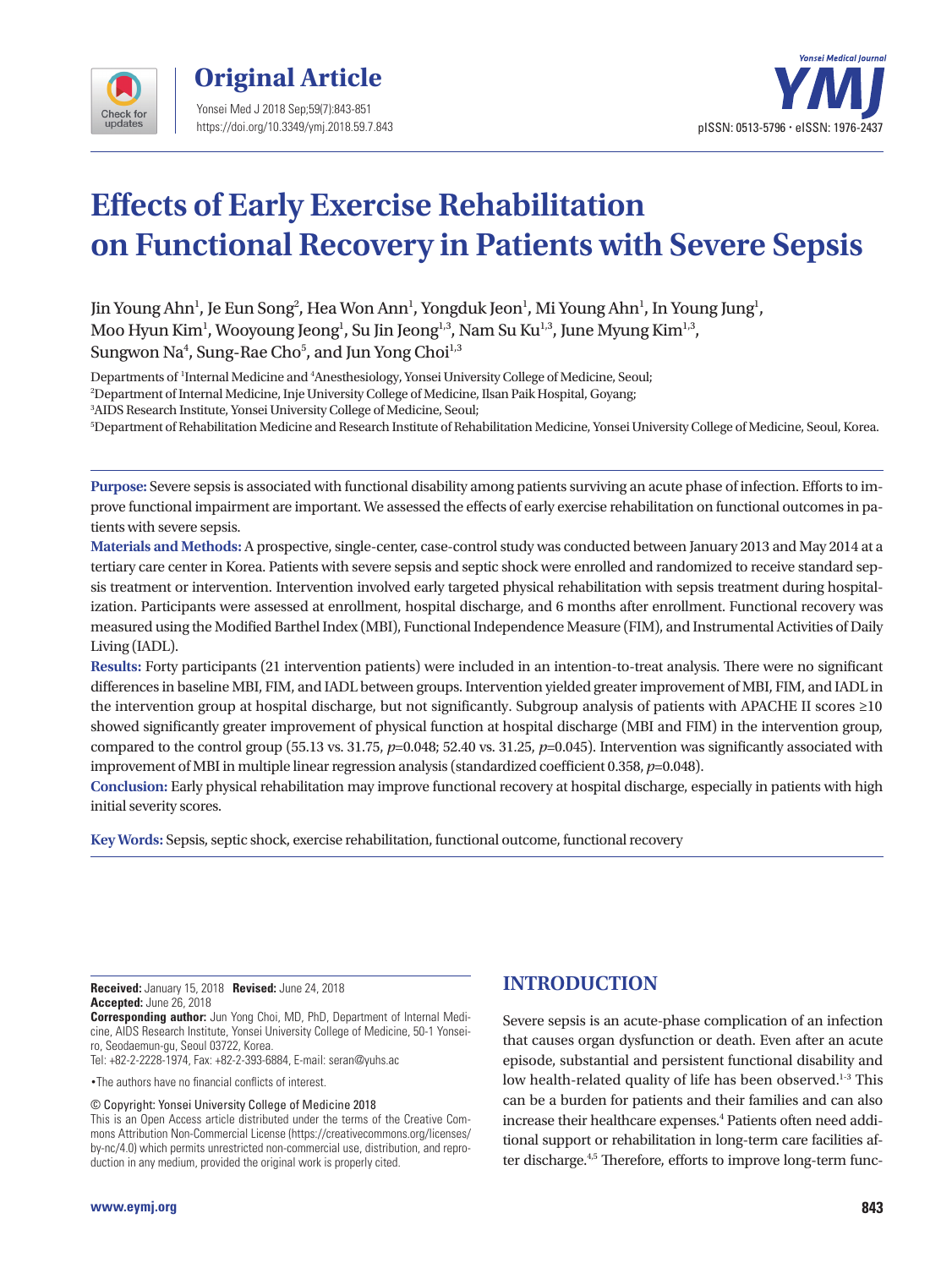# **YMI**

tional impairment in severe sepsis patients are important.

Similar problems have been reported in critically ill patients who were treated at intensive care units (ICUs).<sup>6-8</sup> Among several attempted interventions for improving functional disability in this population, exercise rehabilitation was shown to be an effective measure to improve long-term functional status of patients.<sup>9</sup> Improved quality of life, physical function, muscle strength, ventilator-free days, and decreased duration of hospitalization were observed in critically ill patients in ICUs who received early physical intervention.<sup>10-14</sup>

The noted benefits of physical rehabilitation in critically ill patients cannot be directly applied to sepsis. Survivors of sepsis often have worse functional impairment than critically ill patients without sepsis.<sup>1,3</sup> Decreased muscle mass can be aggravated due to inflammatory responses in sepsis and initial immobility.15 Therefore, early exercise rehabilitation may be more beneficial in patients with severe sepsis.

Systematic research on the effects of early exercise rehabilitation in patients with severe sepsis is required. Although several animal studies and retrospective analyses have evaluated the benefits of physical therapy in septic conditions, $16-19$  only one published prospective human trial has demonstrated functional improvement at 6 months after discharge via physical rehabilitation in sepsis syndrome.<sup>20</sup> In the current study, we aimed to investigate the effectiveness of early exercise rehabilitation on functional recovery in patients with severe sepsis.

# **MATERIALS AND METHODS**

#### **Study design and population**

A prospective assessor-blinded case-control study was conducted at a 2500-bed tertiary care medical center in Seoul, Korea. Patients who visited the hospital via the emergency department due to severe sepsis between January 2013 and May 2014 were screened for enrollment. Participants over the age of 20 years who met the criteria for severe sepsis (proven or suspected infection with two or more criteria of systemic inflammatory response syndrome plus organ dysfunction or hypotension) were eligible. Patients were excluded if they met any of the following conditions: pregnancy, central nervous system infection as the focus of sepsis, underlying cognitive or functional deficits causing dependent daily living at baseline, not expected to survive for an additional 24 hours, having any condition contraindicated to exercise rehabilitation, and at risk of worsening condition by exercise rehabilitation.

The enrolled patients were randomly assigned at a 1:1 ratio to receive standard treatment (control group) or standard treatment plus exercise rehabilitation (intervention group). Computer-generated randomization was performed using concealed allocation. All of the groups shared the allocation process of one doctor of rehabilitation medicine prescribing physical therapy and one physiotherapist performing inter-

vention according to protocols; the outcome assessor and researchers providing standard care to patients were blinded. The study was conducted according to the Declaration of Helsinki of 1975 and in compliance with local institutional review board (IRB) guidelines (Severance Hospital IRB, approval number: 4-2012-0710), with participants' written informed consent.

### **Interventions**

All patients received standard treatment for severe sepsis or septic shock according to the Surviving Sepsis Campaign Guidelines.<sup>21</sup> Patients in the intervention group underwent one to two times of daily targeted exercise rehabilitation for at least 1 hour by physiotherapist, from the day after randomization to the date of discharge. Exercise rehabilitation was performed according to the strategy used by Kayambu, et al., $^{22}$  which consisted of four stages of passive range of motion, active range of motion, electrical muscle stimulation, sitting, tilting, standing, ambulation, and other mobilization techniques depending on the patient's condition. Every day, the physiotherapist performed physical treatment and provided the doctor of rehabilitation medicine with feedback on the proper stage of subsequent intervention for each patient. Patients in the control group were able to receive general bedside exercise rehabilitation, depending on the doctor's decision. General bedside exercise rehabilitation took about 10 to 20 minutes a day and included passive range of motion, active range of motion, and sitting up in bed. Electrical muscle stimulation or exercise rehabilitation performed outside of the bed was usually not included. During the study period, one physical therapist and one doctor of rehabilitation medicine were consistently responsible for all enrolled patients' exercise rehabilitation regimens.

#### **Assessment and measurements**

Physical function was assessed three times throughout the study period: at the time of enrolment as "baseline," just before discharge from the hospital, and 6 months after enrollment. We also conducted interviews to investigate the patients' usual physical function before admission. Physical function was evaluated according to the ability to perform Activities of Daily Livings (ADLs) and Instrumental Activities of Daily Livings (IADLs). In detail, ADLs were assessed by the Modified Barthel Index (MBI) and Functional Independence Measure (FIM), which have been validated and used extensively among patients with disabilities to assess functional measures and effects of rehabilitation.23-25 MBI measures patient performance on 10 items of ADL functions, is scored from 0 to 100 points, and is divided into six grades (total, severe, moderate, mild, minimal, independent) according to scores.<sup>26</sup> FIM evaluated functional ability in 18 tasks in six areas of ADLs that were scored from 18 to 126 points.<sup>27</sup> Performing IADLs were measured based on the total scores of eight items,<sup>28</sup> and each item was scored from 1 to 3 points based on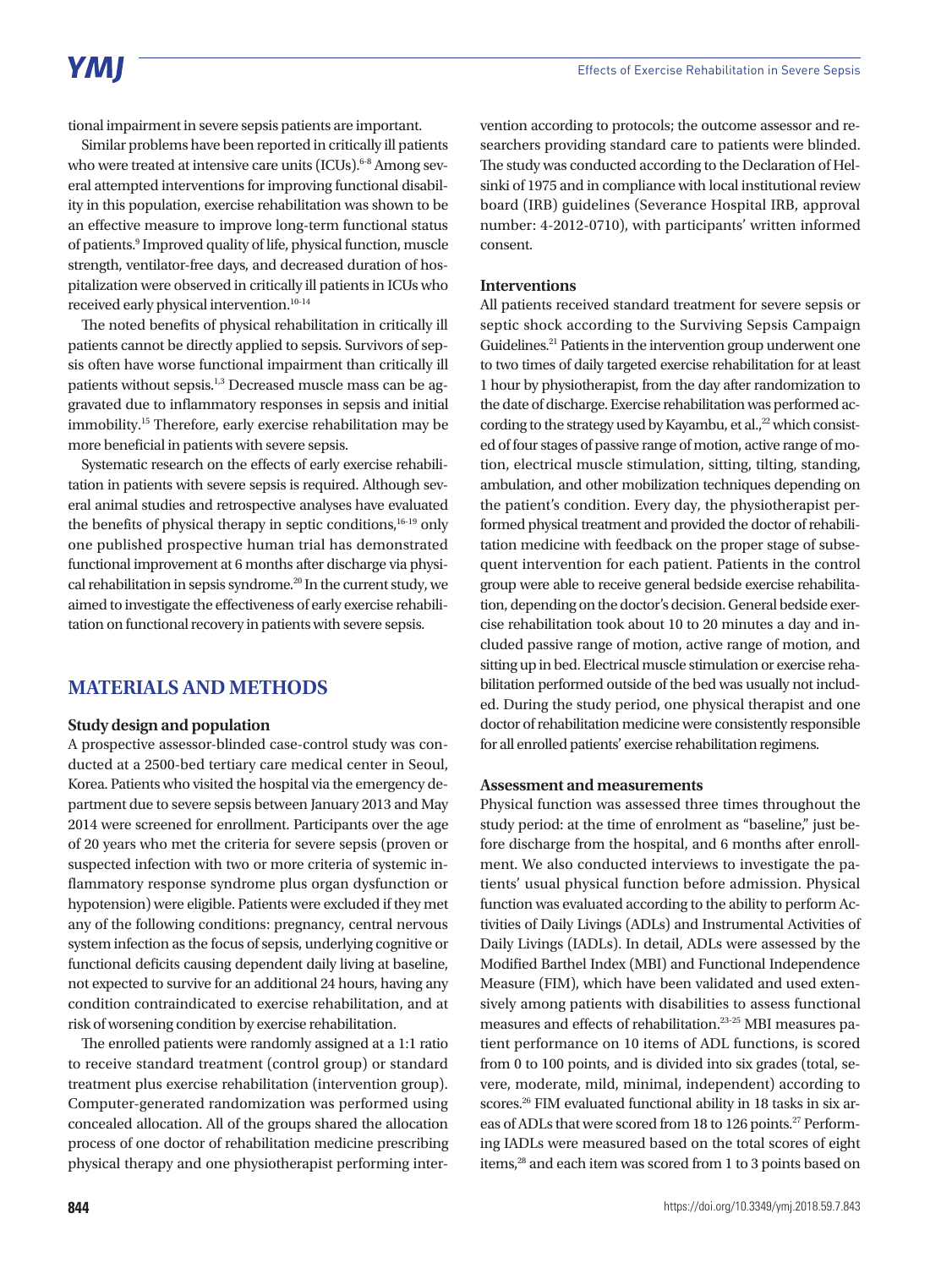the degree of required assistance in this study. Assessments were conducted by blinded doctors of rehabilitation. The primary outcome of interest was the functional disability of participants 6 months after enrollment. Secondary outcome measures were 1) functional disabilities of participants at the time of discharge from hospital and 2) amount of recovery in physical function at every assessment point from baseline. Age, sex, body mass index, comorbidities, Charlson comorbidity score, septic focus, hemodynamic parameters, Sequential Organ Failure (SOFA) score, Acute Physiological and Chronic Health Evaluation (APACH II) score, and initial procalcitonin and C-reactive protein levels for the participants were collected at baseline.

#### **Statistical analysis**

Data were analyzed using the intention-to-treat principle, including data of all participants with at least one outcome assessment. Continuous variables are presented as means [standard deviation (SD)] or medians (inter-quartile range), and categorical variables are presented as numbers and percentages. For continuous variables, Student's t test or Mann-Whitney U test was used depending on the validity of normality assumption. Chi-square test or Fisher's exact test was used to assess categorical variables. Clinically significant changes could be determined using an effect size (calculated by dividing the mean absolute change score by SD of baseline scores), which standardizes raw score change.<sup>29</sup> Outcomes were analyzed based on a linear mixed model using group (control or intervention) and time (at hospital discharge and 6 months after enrollment). We used multiple linear regression to determine interactions between outcomes and variables in subgroup analysis. *P* values ≤0.05 were considered statistically significant. All statistical analyses were performed using SPSS software, version 21 (IBM Corp., Armonk, NY, USA).

### **RESULTS**

Participants were recruited from January 2013 to May 2014, and their follow-up was completed by November 2014. Forty patients were randomized (21 to the intervention group and 19 to the control group). Nineteen patients in the intervention group and 13 patients in the control group completed 6-month follow-up. All 40 patients were included in the intention-to-treat population (Fig. 1).

The baseline characteristics of the participants are shown in Table 1. The median length of exercise rehabilitation in the intervention group was 8 days. There were no significant differences between the two groups with respect to demographic factors, comorbidities, septic focus, and severity of illness. Charlson comorbidity score was higher in the control group than the intervention group (6.0 vs. 4.0, *p*=0.007). No participant died during hospitalization. All-cause 6-month mortality rate was slightly



**Y МІ** 

**Fig. 1.** Flow chart of the study participation.

higher in the control group than in the intervention group (21.1% vs. 14.3%, *p*=0.574), without statistical significance.

#### **Physical function performance**

There were no significant differences in physical function represented by mean MBI, FIM, and IADL scores between the two groups at hospital discharge, during 6-month follow up, and at baseline. Patient interviews revealed no meaningful difference in usual physical function before admission between groups (Table 2). In the analysis of MBI grade distribution (Fig. 2), a definite improvement in physical function was shown over time from baseline to 6-month follow-up in both groups. More than half (21/40, 52.5%) of the participants belonged to the total or severe dependent grade, and two participants (2/40, 5%) had minimally dependent or independent status at baseline. However, at 6-month follow up, only one patient (1/32, 3.12%) showed total dependent performance, while 26 patients (26/32, 81.25%) improved to minimally de-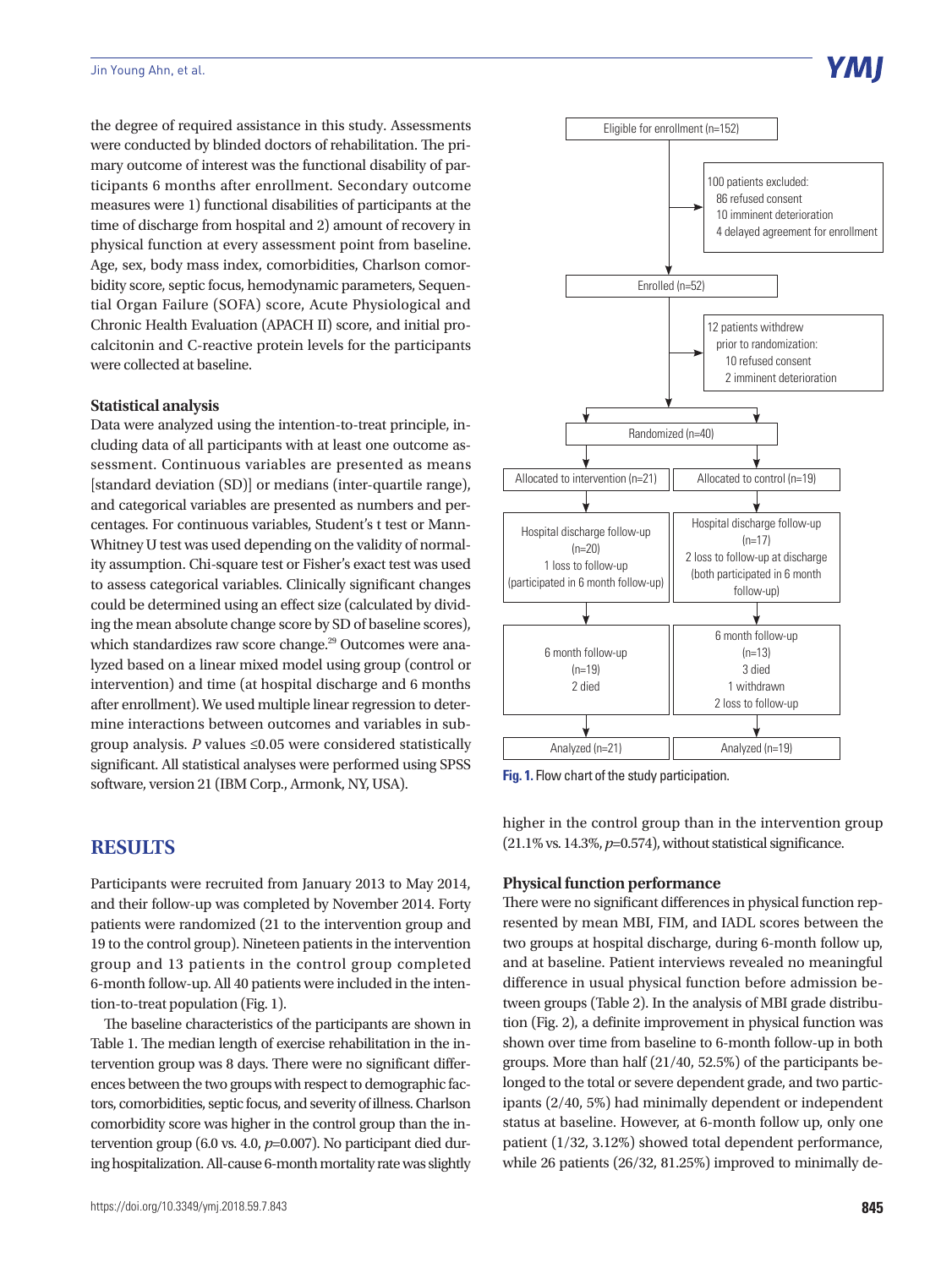#### **Table 1.** Baseline Characteristics of Study Participants

| <b>Factors</b>                        | Intervention group (n=21) | Control group (n=19) | $p$ value      |
|---------------------------------------|---------------------------|----------------------|----------------|
| Demographic factors                   |                           |                      |                |
| Male                                  | 8(38.1)                   | 9(47.4)              | 0.342          |
| Age (yr)                              | 77.0 [69.5-78.5]          | 70.0 [66.0-77.0)     | 0.797          |
| BMI ( $\text{kg/m}^2$ )               | 22.1 [19.3-24.6]          | 23.4 [20.2-26.6]     | 0.303          |
| Length of hospital stay (day)         | 12 [9.0-29.5]             | $11[8.0 - 16.0]$     | 0.221          |
| Total intervention day (day)          | $8[6.0 - 16.5]$           |                      |                |
| Comorbidities                         |                           |                      |                |
| <b>HTN</b>                            | 12(57.1)                  | 13 (68.4)            | 0.528          |
| DM                                    | 7(33.3)                   | 8(42.1)              | 0.319          |
| Cardiovascular disease                | 3(14.3)                   | 3(15.8)              | 1.000          |
| <b>CHF</b>                            | 2(9.5)                    | 1(5.3)               | 1.000          |
| <b>CVA</b>                            | 3(14.3)                   | 2(10.5)              | 1.000          |
| Chronic lung disease                  | 2(9.5)                    | 0(0)                 | 0.488          |
| Chronic renal disease                 | 3(14.3)                   | 7(36.8)              | 0.104          |
| Chronic liver disease                 | 1(4.8)                    | 5(26.3)              | 0.085          |
| Metastatic malignancy                 | 2(9.5)                    | 6(31.6)              | 0.120          |
| Organ transplant recipient            | 1(4.8)                    | 0(0)                 | 1.000          |
| Rheumatologic disease                 | 3(14.3)                   | 3(15.8)              | 1.000          |
| Charlson comorbidity score            | $4.0$ [3.0-6.0]           | $6.0$ [5.0-8.0]      | 0.007          |
| Clinical characteristics on admission |                           |                      |                |
| Shock                                 | 21 (100)                  | 18 (94.7)            | 0.475          |
| Use of inotropics                     | 21 (100)                  | 17 (89.5)            | 0.219          |
| Acute kidney injury                   | 13 (61.9)                 | 12 (63.2)            | 0.936          |
| <b>RRT</b>                            | 3(14.3)                   | 1(5.3)               | 0.607          |
| Acute lung injury                     | 4(19.0)                   | 0(0)                 | 0.108          |
| Ventilator care                       | 4(19.0)                   | 0(0)                 | 0.108          |
| ICU care                              | 4(19.0)                   | 2(10.5)              | 0.664          |
| CRP (mg/dL)                           | 177.0 [96.0-230.5]        | 117.0 [56.0-234.0]   | 0.255          |
| Procalcitonin                         | 23.6 [7.1-111.5]          | 21.4 [2.8-44.4]      | 0.642          |
| SOFA score                            | $6.0 [4.5 - 8.5]$         | $6.0$ [5.0-10.0]     | 0.990          |
| APACHE II score                       | 16.0 [9.0-20.5]           | 17.0 [14.0-20.0]     | 0.642          |
| Primary source of infection           |                           |                      | 0.625          |
| Pneumonia                             | 4(19.0)                   | 2(10.5)              |                |
| Urinary tract infection               | 9(42.9)                   | 9(47.4)              |                |
| Intra-abdominal infection             | 5(23.8)                   | 4(21.1)              |                |
| Gastroenteritis                       | 3(14.3)                   | 1(5.3)               |                |
| Others                                | 0(0)                      | 3(15.8)              |                |
| Outcome                               |                           |                      |                |
| Overall 1 month mortality             | 0(0)                      | 0(0)                 | $\blacksquare$ |
| Overall 6 month mortality             | 3(14.3)                   | 4(21.1)              | 0.574          |

BMI, body mass index; HTN, hypertension; DM, diabetes mellitus; CHF, congestive heart failure; CVA, cerebrovascular accident; RRT, renal replacement therapy; ICU, intensive care unit; CRP, C-reactive protein; SOFA score, the Sequential Organ Failure Assessment score; APACHE II score, Acute Physiology and Chronic Health Evaluation II score.

Data are presented as number (%) or median [interquartile range].

pendent or independent status.

The extent of improvement in MBI, FIM, and IADL was not significantly different between control and intervention groups at any time point (group×time, *p*=0.364 for MBI, *p*= 0.180 for FIM, *p*=0.309 for IADL in a mixed linear model). However, when comparing changes in mean scores of MBI, FIM, and IADL over time between the two groups, a steeper upward gradient from baseline to hospital discharge was found in the intervention group, which might represent better functional recovery via exercise rehabilitation during hospitalization (Fig. 3).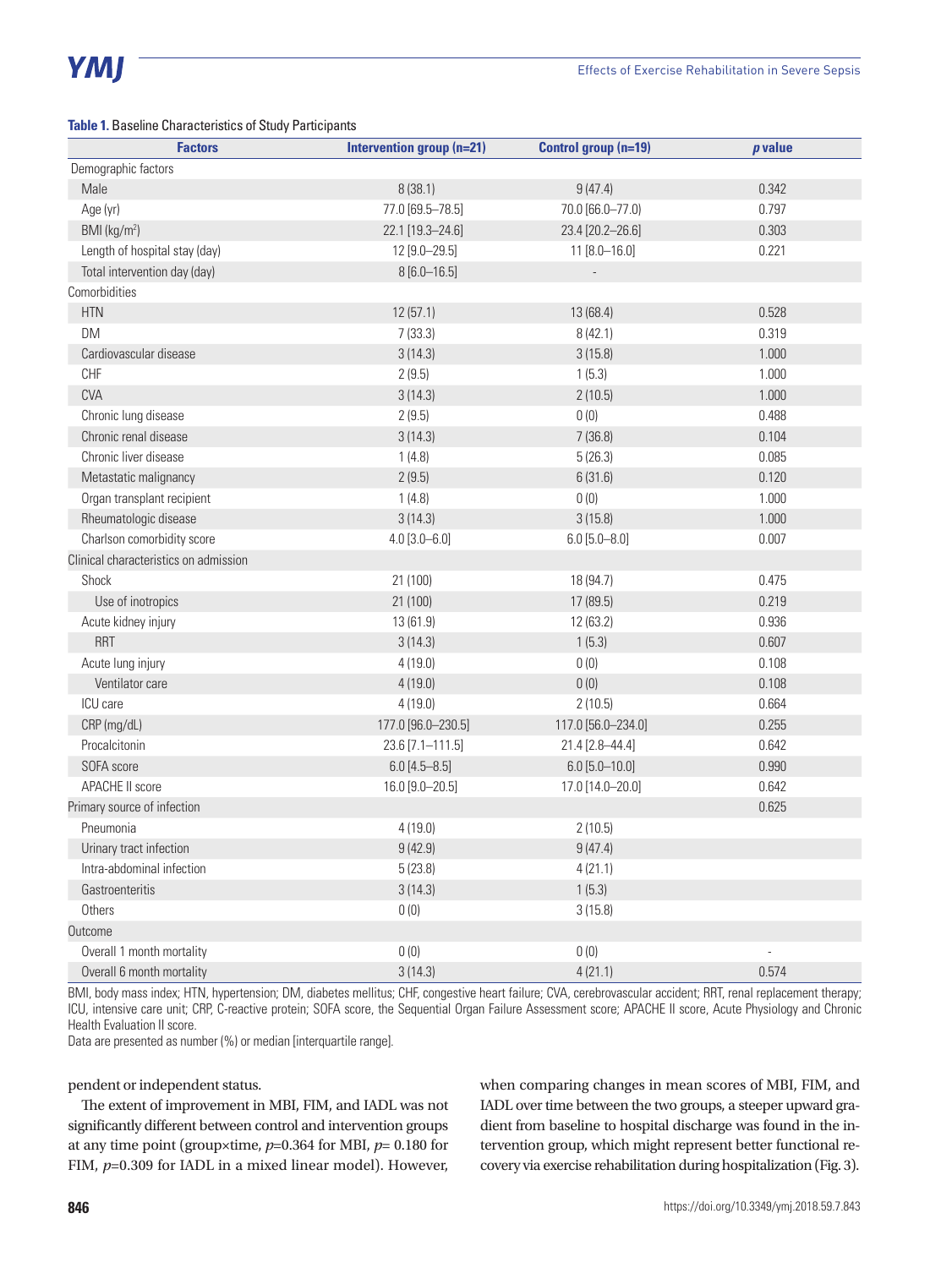| <b>Outcome measure</b>      | Intervention group (n=21) | Control group (n=19)   | <i>p</i> value |
|-----------------------------|---------------------------|------------------------|----------------|
| MBI score, mean $(\pm SD)$  |                           |                        |                |
| Before admission            | $95.43 (\pm 8.54)$        | $97.05 (\pm 5.28)$     | 0.479          |
| At study enrollment         | $41.43 (\pm 34.76)$       | 48.42 (±27.09)         | 0.486          |
| At hospital discharge       | 89.45 (±12.67)            | $80.82 \ (\pm 19.96)$  | 0.120          |
| At 6 month follow-up        | $91.33 (\pm 22.02)$       | $93.86 (\pm 11.92)$    | 0.702          |
| FIM score, mean $(\pm SD)$  |                           |                        |                |
| Before admission            | $121.48 (\pm 8.64)$       | $122.58 (\pm 8.64)$    | 0.644          |
| At study enrollment         | 64.38 $(\pm 33.30)$       | 72.89 (±21.31)         | 0.347          |
| At hospital discharge       | 114.30 $(\pm 12.94)$      | $104.29 \ (\pm 23.35)$ | 0.129          |
| At 6 month follow-up        | 116.88 (±24.93)           | 119.21 $(\pm 14.22)$   | 0.759          |
| IADL score, mean $(\pm SD)$ |                           |                        |                |
| Before admission            | $21.43 \ (\pm 3.65)$      | 22.68 $(\pm 2.38)$     | 0.203          |
| At study enrollment         | $12.10 (\pm 4.41)$        | $13.37 (\pm 3.73)$     | 0.316          |
| At hospital discharge       | $19.50 (\pm 5.23)$        | 18.41 $(\pm 5.23)$     | 0.532          |
| At 6 month follow-up        | $21.67 (\pm 4.03)$        | $21.93 \ (\pm 3.69)$   | 0.851          |

**Table 2.** Functional Outcomes at Time of Assessment according to Study Group

MBI, Modified Barthel Index; FIM, Functional Independence Measure; IADL, Instrumental Activity of Daily Living; SD, standard deviation.



**Fig. 2.** Distribution of MBI grades over time according to study group. Numbers within bars represent the number of participants. MBI, Modified Barthel Index.

#### **Correlates of functional recovery**

We performed subgroup analysis to identify the effects of exercise rehabilitation during hospitalization. We compared the mean change in physical functions between baseline and hospital discharge in subgroups. Analysis of patients with initial APACHE II scores ≥10 was performed (Table 3). Sixteen patients in the intervention group and 18 patients in the control group were thus included. There were no significant differences between the intervention and control groups, except for Charlson comorbidity score. Charlson comorbidity score was higher in the control group, compared to the intervention group (6.5 vs. 4.5, *p*=0.009). Mean changes in MBI and FIM from baseline to hospital discharge were significantly greater in the intervention group, although improvement in IADL was not statistically meaningful (55.13 vs. 31.75, *p*=0.048 for MBI; 52.40 vs. 31.25, *p*=0.045 for FIM; 7.60 vs. 5.06, *p*=0.112 for IADL). The effect size of MBI and FIM was also higher in the intervention group than in the control group (1.60 vs. 1.20 for MBI, 1.56 vs. 1.45 for FIM).

We further investigated the determinants of functional im-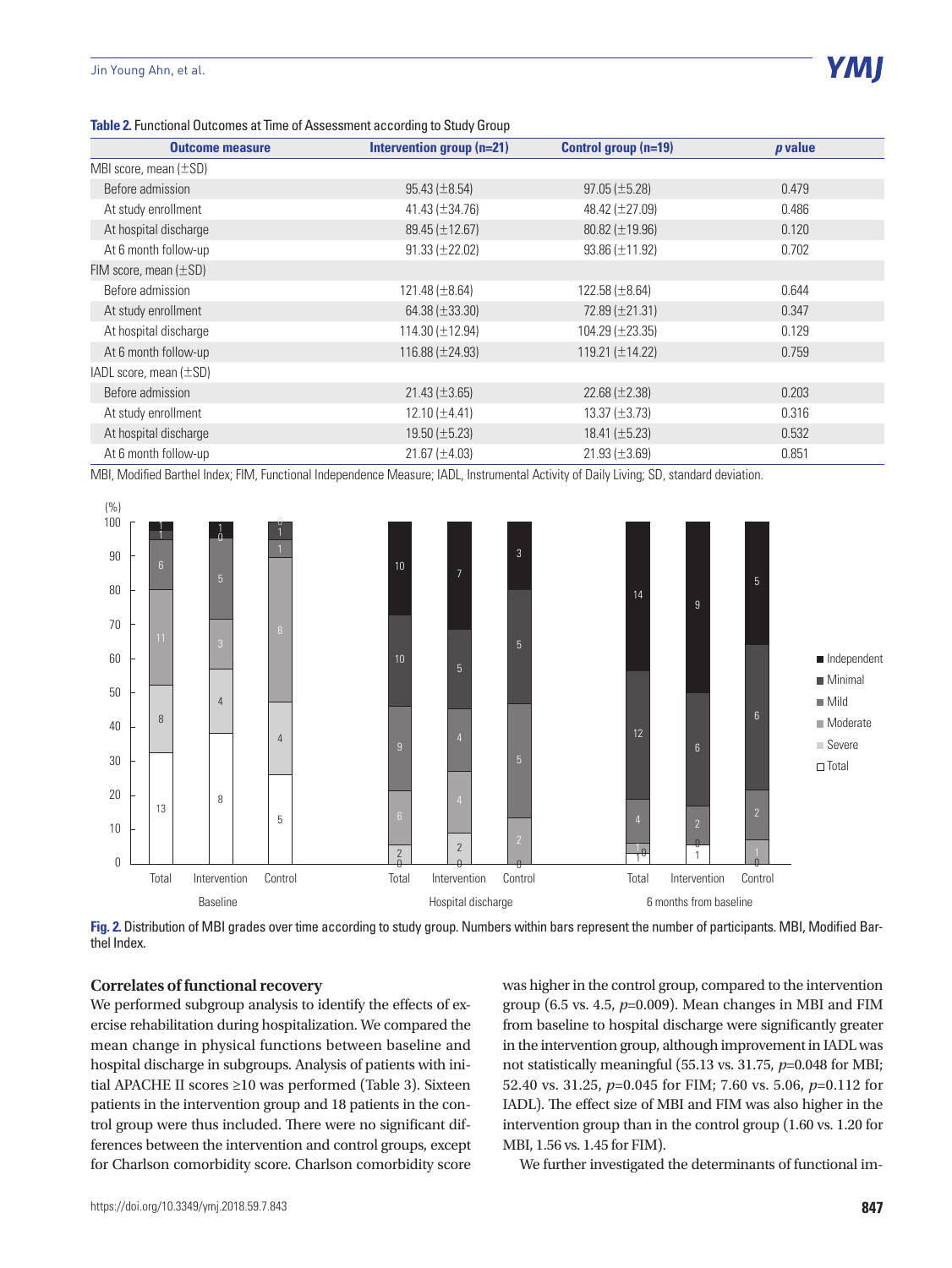# YMI



**Fig. 3** Change in functional outcome (MBI, FIM, and IADL) scores during the study period in the intervention and control groups. (A) Changes in mean MBI score. (B) Changes in mean FIM score. (C) Changes in mean IADL score. Means were calculated and compared between groups at each time point using a linear mixed model. Error bars represent standard error. MBI, Modified Barthel Index; FIM, Functional Independence Measure; IADL, Instrumental Activity of Daily Living.

provement among a subgroup of study participants with APACHE II scores ≥10 using stepwise multiple linear regression. When receiving intervention, length of hospital stay, age, sex, and APACHE II score were included in the model, and receiving intervention was selected as a single variable significantly associated with improvement in MBI (standardized coefficient 0.358, *p*=0.048). However, receiving intervention was not selected as a contributing variable in the regression model for improvement of FIM and IADL.

## **DISCUSSION**

In this study, exercise rehabilitation did not have a statistically significant effect on functional status at assessment time points nor on the amount of functional improvement from baseline to hospital discharge or 6-month follow-up. However, in subgroup analysis of participants with high initial severity scores, the intervention group experienced significantly greater improvement in MBI and FIM during hospitalization.

To date, only one prospective randomized human clinical trial on physical rehabilitation of patients with sepsis has been published in 2015.20 The effect of early physical rehabilitation on functional recovery in severe sepsis has not been investigated enough to change current clinical practices. The present study provides more evidence on the potentially positive effects of exercise rehabilitation. In our study, physical function was evaluated by doctors of rehabilitation medicine at hospital discharge and at 6 months from baseline. Most (92% and 80%) participants were assessed at hospital discharge and at 6-month follow-up. These factors allowed us to make objective comparisons of functional status between groups over time.

APACHE II score has been validated for predicting hospital mortality in many studies. In-hospital mortality was reported as 12% to 18% in patients with APACHE II scores 10-19, 30-32 and mortality rate was significantly higher in patients with APACHE II scores 10–19, compared to patients with APACHE II scores <10.31 Considering the actual mortality rates of study site and predicted hospital mortality of patients with particular APACHE II scores, participants with APACHE II score ≥10 were included in subgroup analysis.

In subgroup analysis, improvement of MBI and FIM during hospitalization was significantly greater in the intervention group. Greater mean improvement in MBI and FIM suggests that rehabilitation interventions can enhance the quality of ADL performance in patients with severe sepsis or septic shock. Functional improving quality of ADL performance during hospitalization can be one of the most important factors affecting long-term functional status and health care cost in severe sepsis. If patients do not acquire enough functional recovery before being discharged, they tend to enter longterm care facilities and experience deterioration, which may lead to further complications and re-admission.<sup>4,5</sup>

Receiving intervention was associated with a change in MBI, but was not a significant determinant of change in FIM. The reason for this remains unclear; however, there are numerous possible explanations. Although both MBI and FIM measure the performance of ADL with similar responsiveness to rehabilitation, FIM score consist of not only ADL performance but also social cognition (social interaction, problem solving, memory) and communication (comprehension, expression) abilities.<sup>27</sup> In one study of rehabilitation after brain injury, MBI and physical FIM showed similar responses to rehabilitation, whereas cognitive FIM was less responsive.<sup>33</sup>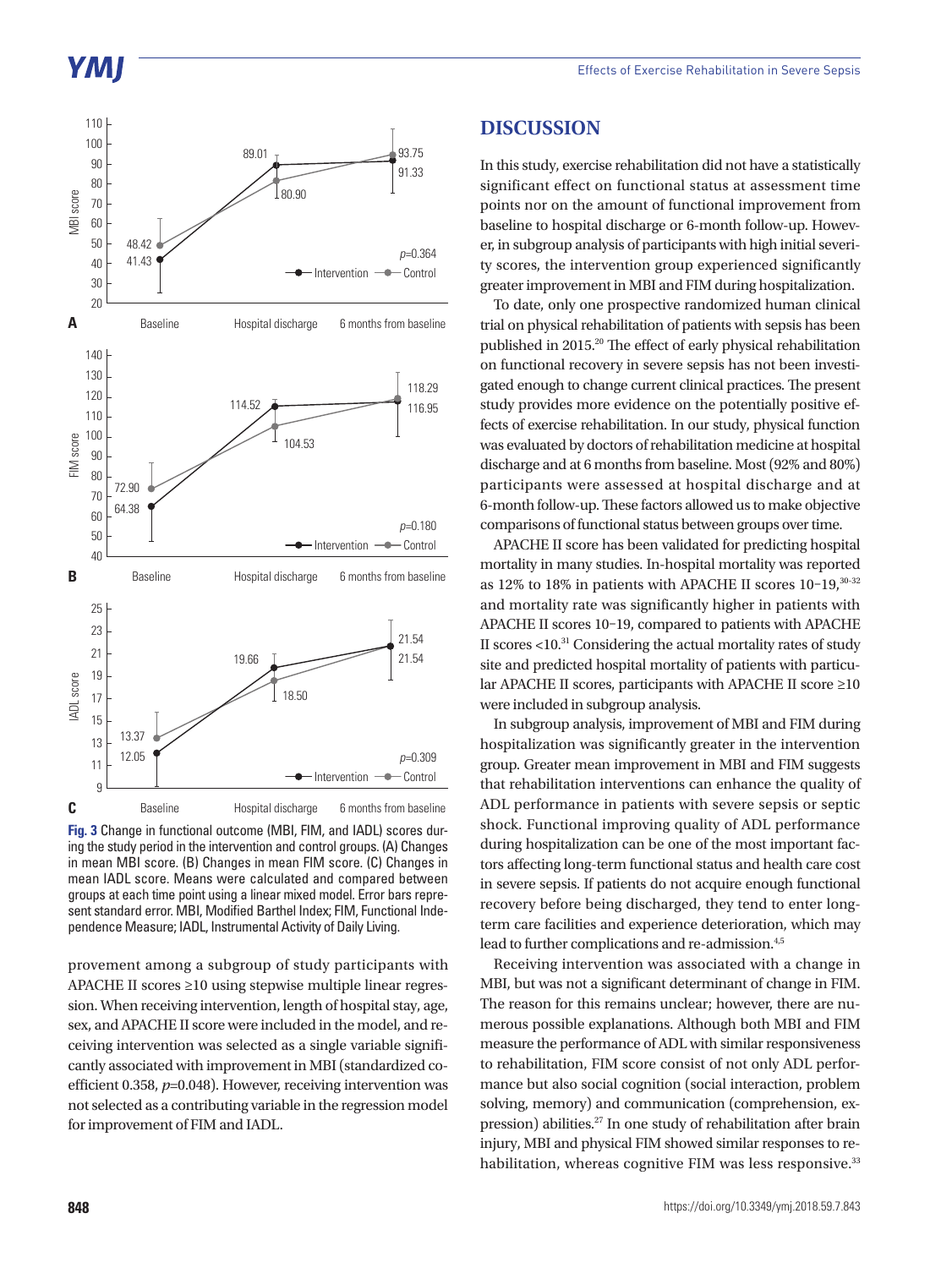#### Jin Young Ahn, et al.

| Table 3. Baseline Characteristics and Change in Functional Outcome Scores during Hospital Stay in a Subgroup with APACH II Scores ≥10 |  |
|---------------------------------------------------------------------------------------------------------------------------------------|--|
|                                                                                                                                       |  |

| <b>Factors</b>                                               | Intervention group $(n=16)$ | Control group (n=18) | <i>p</i> value |
|--------------------------------------------------------------|-----------------------------|----------------------|----------------|
| Patient characteristics                                      |                             |                      |                |
| Male                                                         | 7(43.8)                     | 9(50)                | 0.716          |
| Age (yr)                                                     | 77 [68-78]                  | 70.5 [65.75-77.75]   | 0.097          |
| $BMl$ (kg/m <sup>2</sup> )                                   | 22.4 [20.3-25.1]            | 23.6 [20.3-26.7]     | 0.523          |
| Length of hospital stay (day)                                | 14 [9.0-30.3]               | $11$ [8-18.3]        | 0.200          |
| Total intervention day (day)                                 | $9[6.3 - 18.3]$             |                      |                |
| Charlson comorbidity score                                   | $4.5$ [3.0-6.5]             | $6.5$ [5.0-8.0]      | 0.009          |
| Shock                                                        | 16 (100)                    | 17 (94.4)            | 0.346          |
| <b>ICU</b> care                                              | 3(18.8)                     | 2(11.1)              | 0.536          |
| SOFA score                                                   | 7.5 [14.3-21.8]             | $6.0$ [5.0-9.3]      | 0.522          |
| APACHE II score                                              | 19.0 [14.3-21.8]            | 17.0 [14.8-20.3]     | 0.663          |
| <b>Baseline MBI</b>                                          | 36.44 (±34.37)              | 50.5 ( $\pm$ 26.26)  | 0.187          |
| <b>Baseline FIM</b>                                          | 62.88 $(\pm 33.65)$         | 73.94 (±21.42)       | 0.256          |
| <b>Baseline IADL</b>                                         | $12.13 \, (\pm 4.66)$       | $13.50 (\pm 3.79)$   | 0.350          |
| Mean change of outcome (from baseline to hospital discharge) |                             |                      |                |
| <b>MBI</b>                                                   | 55.13 $(\pm 36.45)$         | $31.75 (\pm 25.98)$  | 0.048          |
| FIM                                                          | 52.40 $(\pm 33.29)$         | $31.25 (\pm 20.33)$  | 0.045          |
| <b>IADL</b>                                                  | $7.60 (\pm 4.79)$           | $5.06 (\pm 3.79)$    | 0.112          |

BMI, body mass index; ICU, intensive care unit; SOFA score, the Sequential Organ Failure Assessment score; APACHE II score, Acute Physiology and Chronic Health Evaluation II score; MBI, Modified Barthel Index; FIM, Functional Independence Measure; IADL, Instrumental Activity of Daily Living; SD, standard deviation. Data are presented as number (%), median [interquartile range], or mean (±standard deviation).

Therefore, improvement in MBI score could be more clearly achieved by physical exercise in this study. The small sample size might explain this discordance in our results. In this study, only six out of 40 participants received ICU care. Due to shortage of ICU rooms at the study site, patients were mostly moved from the emergency department to general wards despite receiving inotropes, unless they required mechanical ventilation or continuous renal replacement therapy. The lower rate of receiving ICU care could also be due to the initial exclusion of patients with refractory shock or ongoing multiorgan failure, who were not expected to survive for an additional 24 hours. This may also be a major reason for the lower 28-day mortality rate, compared to previous data from the sepsis registry of this study site, $34$  or the lower mean APACHE II score on admission, compared to results published in other papers concerning physical rehabilitation among patients with severe sepsis<sup>20</sup> or critically ill patients.<sup>9,12,13</sup> In this study, participants were not enrolled according to APACH II scores, but by the definition of severe sepsis and septic shock. All enrolled patients fulfilled the definition of severe sepsis or septic shock. Except for one patient, all of the participants had initial shock presentation. In general wards, a patient's physical activity is not completely recorded or controlled. Patients in general wards tend to perform voluntary physical exercise, irrespective of inclusion in a specific study group. This could represent a confounding factor in our analysis.

The median length of hospital stay was 11–14 days in subgroup analysis. This was a relatively shorter period than previously reported on severe sepsis or septic shock. $2,20,35$  Over the study period (January 2013–May 2014), a total of 210 patients visited this study site via the emergency department due to severe sepsis or septic shock. The mean length of stay among the 210 patients was 12.3 days. The mean APACHE II score was 15.5, which was similar to that of our study participants. Similarly, at this study site, the mean length of hospital stay for a total of 436 patients with severe sepsis or septic shock who were registered between November 2007 and November 2011 was 14 days, and the mean APACHE II score was 18.29.<sup>34</sup> Therefore, the length of hospital stay among our study participants was similar to that of the overall data from this study site. In other words, our study participants were not less severe or discharged earlier than the average patients with septic shock in this site. Similar data can also be found for other Korean sites. According to analysis of data from the sepsis registry of 591 patients with severe sepsis or septic shock in an emergency department, the median length of hospital stay was 12 days with a median APACHE II score of 15.<sup>36</sup> Therefore, with early management of septic shock before massive progression of organ damage, patients could achieve enough recovery to be discharged in a relatively shorter period of inpatient treatment.

With a relatively shorter period of median hospitalization, the median duration of exercise rehabilitation was only 9 days in the subgroup analysis. Since the type of rehabilitation, duration of daily exercise, and patient conditions differ from study to study, it is difficult to define the minimum period of exercise rehabilitation that can accurately determine the effectiveness thereof. However, some studies have shown sig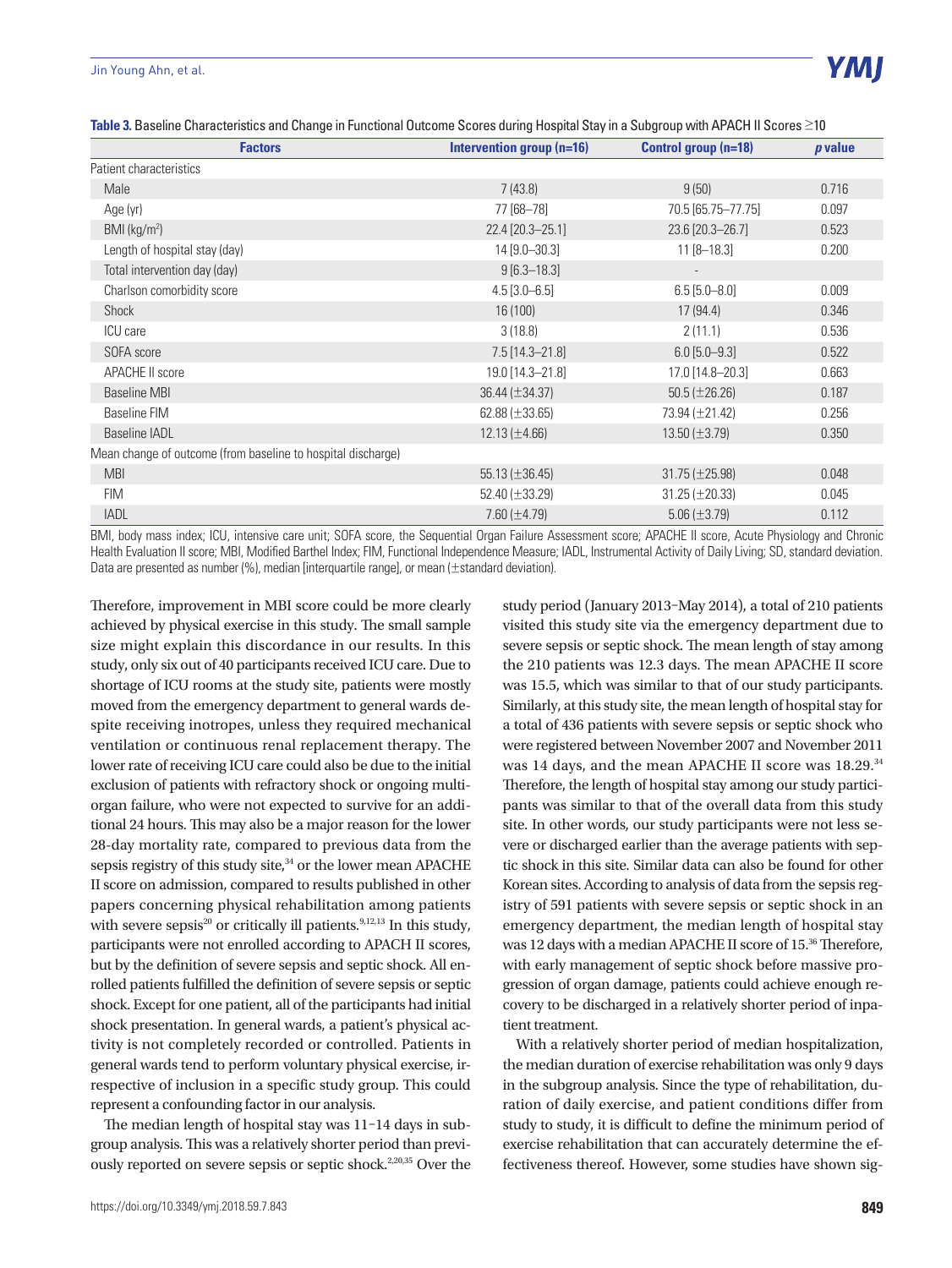nificant results of physical rehabilitation on critically ill patients over a time period similar to ours. In a randomized controlled trial of critically ill patients who were treated with mechanical ventilator care in the  $ICU<sub>1</sub><sup>13</sup>$  participants in the intervention group received early physical rehabilitation from the day of study enrollment to hospital discharge. Since the median length of hospital stay was 13.5 days in the intervention group, the actual duration of rehabilitation during intervention would be shorter. Early physical rehabilitation resulted in better functional outcomes at hospital discharge, shorter duration of ICU stay (5.9 days vs. 7.9 days, *p*=0.08), and shorter duration of delirium in ICU (2 days vs. 4 days, *p*=0.03) in that study. It is evident that even a few days of physical rehabilitation affect outcomes. In another study,<sup>12</sup> critically ill patients in the ICU engaged in daily cycling exercise to improve functional outcomes. The intervention group showed significantly better functional status at the time of hospital discharge, and the median duration of cycling exercise was 7 days. Through these studies, we can deduce that just a short period of rehabilitation would be effective for those of a critically ill condition.

This study had a few other limitations. The sample size was small. Small sample size can lead to either lack of statistical power to prove the benefits of an intervention or inconsistency in study results. In the same context, two groups were not completely controlled due to the small sample size. In terms of baseline characteristics, Charlson comorbidity score was slightly higher in the control group with statistical significance. In subgroup analysis, when Charlson comorbidity index was included in the multiple linear regression model to investigate the determinants of functional improvement during hospitalization, Charlson comorbidity index was selected as a single associated variable. Therefore, it is a limitation that the effect of difference in Charlson comorbidity index between the groups on functional recovery was not completely controlled in this study. However, as shown in Table 1, rates of having other individual comorbidities were not statistically different between the two groups. Even considering the Charlson comorbidity score difference between groups, there was no difference in usual functional status before admission between the two groups (Table 2). We also failed to assess cognitive or emotional status to evaluate the effects of intervention on quality of life after severe sepsis.

In conclusion, we were unable to demonstrate the apparent benefits of exercise rehabilitation on functional recovery in patients with sepsis. However, some physical functions tend to be improved by exercise rehabilitation in patients with initial high severity scores. Further research, with larger study populations and more study outcomes, is warranted to define the role of early exercise rehabilitation in severe sepsis.

## **ACKNOWLEDGEMENTS**

Dr. Jun Yong Choi was supported by the Ministry of Science, ICT,

and Future Planning of Korea (H-GUARD\_2013M3A6B2078953) and the Ministry of Health and Welfare, Republic of Korea (HI14C1324).

## **ORCID**

Choi Jun Yong https://orcid.org/0000-0002-2775-3315

### **REFERENCES**

- 1. Heyland DK, Hopman W, Coo H, Tranmer J, McColl MA. Longterm health-related quality of life in survivors of sepsis. Short Form 36: a valid and reliable measure of health-related quality of life. Crit Care Med 2000;28:3599-605.
- 2. Hofhuis JG, Spronk PE, van Stel HF, Schrijvers AJ, Rommes JH, Bakker J. The impact of severe sepsis on health-related quality of life: a long-term follow-up study. Anesth Analg 2008;107:1957-64.
- 3. Iwashyna TJ, Ely EW, Smith DM, Langa KM. Long-term cognitive impairment and functional disability among survivors of severe sepsis. JAMA 2010;304:1787-94.
- 4. Goodwin AJ, Rice DA, Simpson KN, Ford DW. Frequency, cost, and risk factors of readmissions among severe sepsis survivors. Crit Care Med 2015;43:738-46.
- 5. Prescott HC, Langa KM, Liu V, Escobar GJ, Iwashyna TJ. Increased 1-year healthcare use in survivors of severe sepsis. Am J Respir Crit Care Med 2014;190:62-9.
- 6. Hofhuis JG, Spronk PE, van Stel HF, Schrijvers GJ, Rommes JH, Bakker J. The impact of critical illness on perceived health-related quality of life during ICU treatment, hospital stay, and after hospital discharge: a long-term follow-up study. Chest 2008;133:377-85.
- 7. Cuthbertson BH, Roughton S, Jenkinson D, Maclennan G, Vale L. Quality of life in the five years after intensive care: a cohort study. Crit Care 2010;14:R6.
- 8. Herridge MS, Tansey CM, Matté A, Tomlinson G, Diaz-Granados N, Cooper A, et al. Functional disability 5 years after acute respiratory distress syndrome. N Engl J Med 2011;364:1293-304.
- 9. Calvo-Ayala E, Khan BA, Farber MO, Ely EW, Boustani MA. Interventions to improve the physical function of ICU survivors: a systematic review. Chest 2013;144:1469-80.
- 10. Delaney CP, Zutshi M, Senagore AJ, Remzi FH, Hammel J, Fazio VW. Prospective, randomized, controlled trial between a pathway of controlled rehabilitation with early ambulation and diet and traditional postoperative care after laparotomy and intestinal resection. Dis Colon Rectum 2003;46:851-9.
- 11. Chiang LL, Wang LY, Wu CP, Wu HD, Wu YT. Effects of physical training on functional status in patients with prolonged mechanical ventilation. Phys Ther 2006;86:1271-81.
- 12. Burtin C, Clerckx B, Robbeets C, Ferdinande P, Langer D, Troosters T, et al. Early exercise in critically ill patients enhances short-term functional recovery. Crit Care Med 2009;37:2499-505.
- 13. Schweickert WD, Pohlman MC, Pohlman AS, Nigos C, Pawlik AJ, Esbrook CL, et al. Early physical and occupational therapy in mechanically ventilated, critically ill patients: a randomised controlled trial. Lancet 2009;373:1874-82.
- 14. Kayambu G, Boots R, Paratz J. Physical therapy for the critically ill in the ICU: a systematic review and meta-analysis. Crit Care Med 2013;41:1543-54.
- 15. Callahan LA, Supinski GS. Sepsis-induced myopathy. Crit Care Med 2009;37(10 Suppl):S354-67.
- 16. Sossdorf M, Fischer J, Meyer S, Dahlke K, Wissuwa B, Seidel C, et al. Physical exercise induces specific adaptations resulting in re-